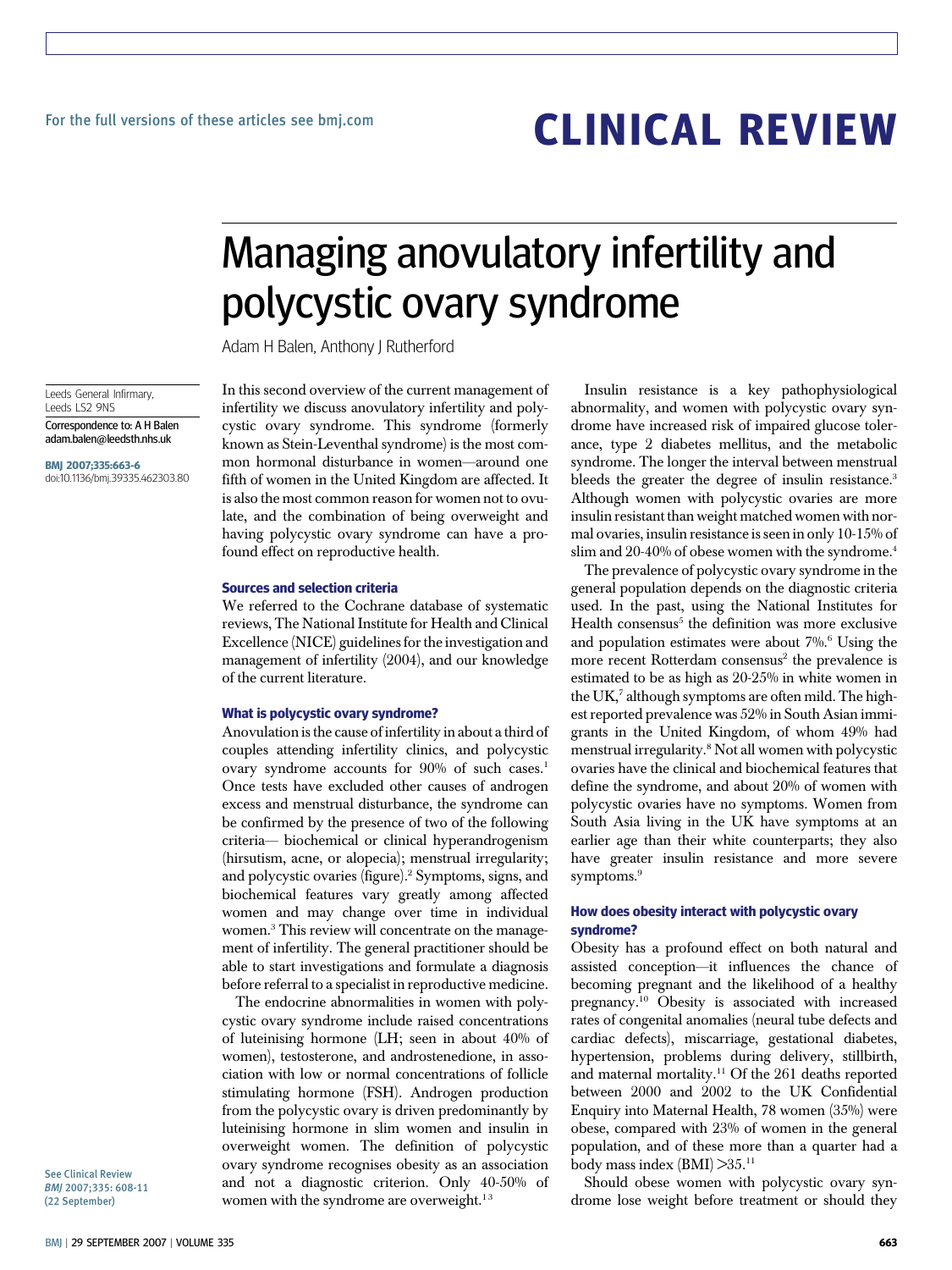

Three dimensional ultrasound scan of a polycystic ovary (centre) showing multiple cysts (black) that form when follicles fail to ovulate

receive treatment irrespective of the possible outcome? Several studies show that weight loss improves the endocrine profile and reproductive outcome in women with polycystic ovary syndrome.<sup>12</sup> Even losing 5-10% of total body weight can reduce central fat by up to 30%, improve insulin sensitivity, and restore ovulation. Lifestyle modification is a key component of improving reproductive function in overweight anovulatory women with the syndrome. Treatment is harder to monitor in obese women as it is difficult to see the number of developing follicles in the ovaries; this increases the risk of multiple ovulation and multiple pregnancy. UK guidelines for the management of overweight women with polycystic ovary syndrome advise weight loss, preferably to a BMI of <30 before starting drugs for ovarian stimulation. $13$ 

#### How do we help women with the syndrome to ovulate?

Anovulatory infertility in polycystic ovary syndrome has traditionally been managed with clomifene citrate and then gonadotrophins or laparoscopic ovarian surgery in women who are resistant to clomifene. There has been a shift away from inducing ovulation of just one follicle to in vitro fertilisation—this is based on the false premise that in vitro fertilisation has greater cumulative rates of conception. Superovulation for in vitro fertilisation is risky in women with polycystic ovaries because of the potentially life threatening complication of ovarian hyperstimulation syndrome (although this complication can occur rarely after standard induction of ovulation). Carefully conducted induction of ovulation achieves good cumulative rates of conception, and rates of multiple pregnancy can be minimised by strict adherence to criteria that limit the number of follicles that develop.<sup>14</sup>

#### Does metformin have a role in fertility treatment?

Insulin sensitising agents, such as metformin, have been investigated because of the association between hyperinsulinaemia and polycystic ovary syndrome. Most studies included in the first systematic reviews had a small sample size and did not include a power calculation for the proposed effect. These reviews suggested that metformin—when used alone and compared with placebo—significantly lowered serum androgen concentrations and restored menstrual cyclicity.15 16 One of these early meta-analyses indicated that metformin can achieve ovulation either alone or when combined with clomifene.15 The metaanalysis was based on small controlled trials (not all of them double blinded), three of which came from the same centre. This illustrates the important point that meta-analysis is no substitute for adequately powered, well conducted randomised controlled trials.

Metformin seems to be less effective in significantly obese women (BMI >35). The largest appropriately powered, prospective, randomised, double blind, placebo controlled study set out to evaluate the combined effects of lifestyle modification and metformin in obese anovulatory women with polycystic ovary syndrome and a mean BMI of 38.<sup>17</sup> All women were individually assessed by a dietitian to set a realistic goal that could be sustained, with an average reduction in energy intake of 2.09 MJ (500 kcal) a day. As a result, women in both the metformin treated and placebo groups lost weight, but the amount of weight did not differ between the two groups. Menstrual cyclicity increased in women who lost weight, but again this did not differ between the two arms of the study.<sup>17</sup>

A multicentre study comparing clomifene plus metformin with clomifene plus placebo found no significant differences in rates of ovulation or ongoing pregnancy.18 Another study randomised 676 women to three treatment arms (metformin 1000 mg twice daily plus placebo, clomifene 50 mg days three to seven of cycle plus placebo, or metformin plus clomifene).<sup>19</sup> Live birth rates were 7.2% (5/208), 22.5% (47/209), and 26.8% (56/209), respectively significantly lower in the group taking metformin only than in the other two groups. Miscarriage rates were higher in the metformin only group (40.0%, 22.6%, and 25.5%, respectively). Thus, metformin is significantly less effective than clomifene as first line treatment in anovulatory infertile women with polycystic ovary syndrome, and the addition of metformin to clomifene has no significant benefit. We therefore no longer recommend metformin in the routine management of anovulatory polycystic ovary syndrome.

#### What are the outcomes of the induction of ovulation?

The tried and tested oral agent clomifene remains the current treatment for anovulatory polycystic ovary syndrome. A recent meta-analysis confirmed that clomifene increased pregnancy rates compared with placebo as first line therapy (fixed odds ratio 5.8, 95% confidence interval 1.6 to 21.5; number needed to treat 5.9, 3.6 to 16.7).20None the less, clomifene is associated with around an 11% risk of multiple pregnancy, $21$  so the ovarian response should be carefully monitored with ultrasound.<sup>22</sup> Such monitoring is also mandatory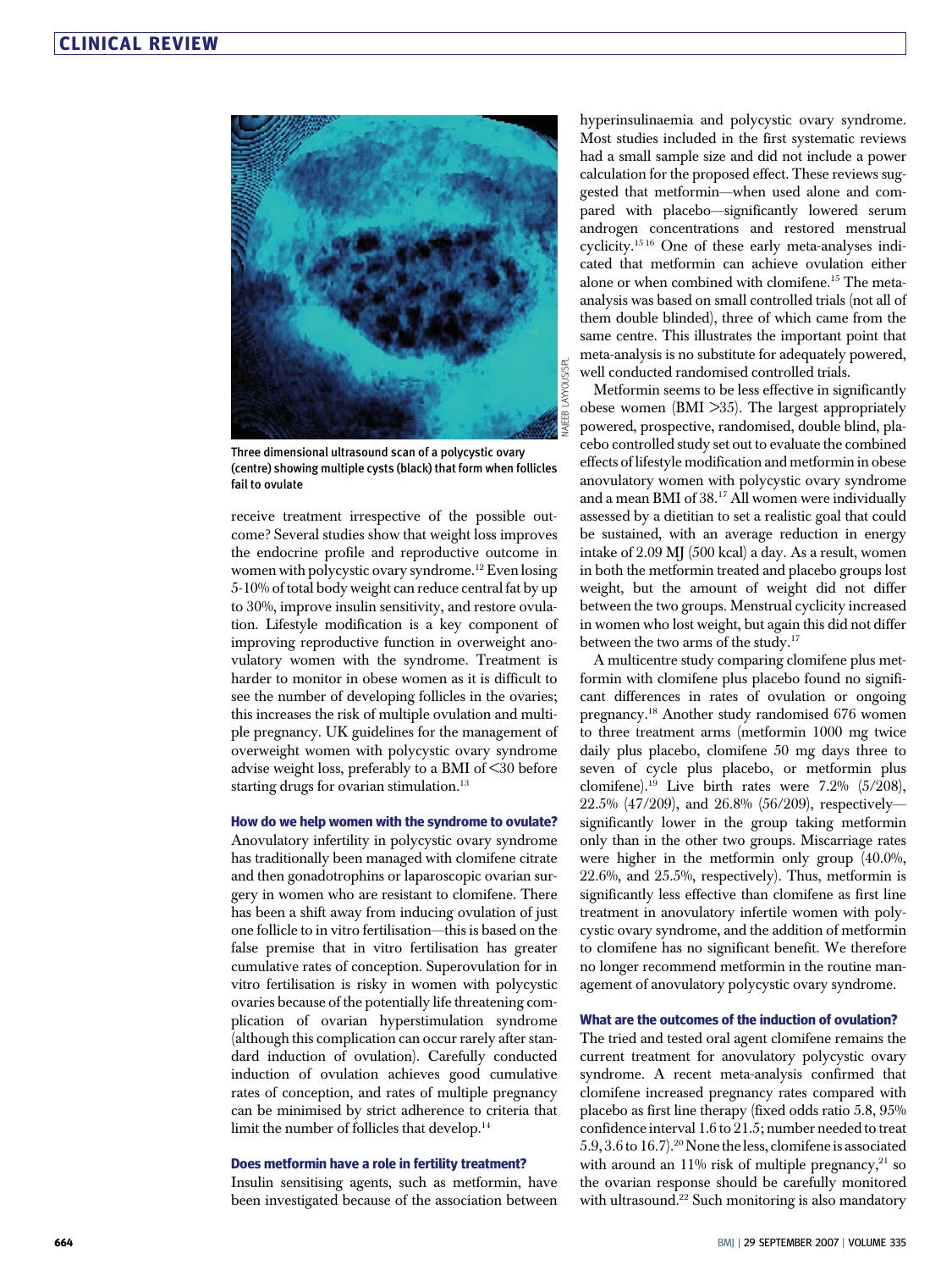when using gonadotrophins, which are indicated for women who have been treated with antioestrogens if they have failed to ovulate, or if their response to clomifene is likely to reduce their chance of conception (such as persistent hypersecretion of luteinising hormone). To prevent overstimulation and multiple pregnancy, standard step-up regimens have been replaced by low dose ones, and strict criteria are used before giving human chorionic gonadotrophin or luteinising hormone, which are needed for release of the eggs (no more than one or two follicles are allowed to develop).23 Expected pregnancy rates are 20% per cycle and 60-70% after six cycles.

Laparoscopic ovarian surgery (usually ovarian diathermy) is an alternative to gonadotrophins for clomifene resistant polycystic ovary syndrome, and it has replaced the more invasive and damaging ovarian wedge resection.24 Laparoscopic ovarian surgery is free of the risks of multiple pregnancy and ovarian hyperstimulation and does not need intensive ultrasound monitoring. The largest randomised controlled trial to date is a multicentre study from the Netherlands in which 168 patients resistant to clomifene were randomised to laparoscopic ovarian diathermy (n=83) or induction of ovulation with recombinant follicle stimulating hormone  $(n=65)$ . The initial cumulative pregnancy rate after six months was 34% in the diathermy arm versus 67% with follicle stimulating hormone. Women who did not ovulate after diathermy were given clomifene and then follicle stimulating hormone, so the cumulative pregnancy rate was similar in each group  $(67%)$  by 12 months.<sup>25</sup> Thus, women treated with diathermy took longer to conceive and 54% needed additional medical treatment to induce ovulation. The advantage of ovarian diathermy is a significant reduction in the rate of multiple pregnancies (0.16,

#### ADDITIONAL EDUCATIONAL RESOURCES

#### Information resources for health professionals

National Institute for Health and Clinical Excellence. Fertility: assessment and treatment for people with fertility problems. National Collaborating Centre for Women's and Children's Health 2004. London: RCOG Press, 2004

Balen AH, Jacobs HS. Infertility in practice. 2nd ed. London: Churchill Livingstone/Harcourt Brace, 2003

Balen AH, Conway G, Homburg R, Legro R. Clinical management of polycystic ovary syndrome. London: Taylor and Francis, 2005

Cochrane Database of Systematic Reviews—Contains reviews on various aspects of infertility management (www.mrw.interscience.wiley.com/cochrane/ cochrane\_clsysrev\_articles\_fs.html)

#### Information resources for patients

Infertility Network UK—National UK patient support organisation for couples with infertility (www. infertilitynetworkuk.com)

Verity—Self help organisation for women whose lives are affected by polycystic ovary syndrome (www.verity-pcos.org.uk)

#### ONGOING RESEARCH QUESTIONS

- What are the genetics and pathophysiology of polycystic ovary syndrome?
- What are the predictors of response to drugs that induce ovulation?
- What is the role of insulin lowering drugs in the management of anovulatory polycystic ovary syndrome?

0.03 to 0.98).24 We recommend ovarian diathermy for patients who find it difficult to attend for regular ultrasound monitoring of treatment.

#### What are the other causes of anovulation?

At the other end of the body weight spectrum, women who are underweight—as a result of illness, anorexia nervosa, or over exercise—also become amenorrhoeic. In this situation, lack of the endocrine messenger leptin, which is secreted from fat, prevents pulses of gonadotrophin releasing hormone being released from the hypothalamus. Although ovulation can be induced by gonadotrophin injections, treatment does not benefit the mother or the baby. An undernourished mother has a high risk of miscarriage, stillbirth, and premature delivery of a growth restricted infant, with prospects both for a stormy neonatal period and significant risks to long term health. This is another example of the need to optimise health before starting fertility treatment. Psychological support is especially important in patients who are underweight as a result of anorexia nervosa.

A detailed description of the management of all causes of anovulatory infertility is beyond the scope of this review. In essence, the underlying cause of hypothalamic anovulation should be corrected by weight gain, exercise reduction, or treatment of the underlying chronic disease. Idiopathic hypogonadotrophic hypogonadism and Kallmann's syndrome can be treated either by pulsatile gonadotrophin releasing hormone administered via a mini-infusion pump or daily injections of gonadotrophins containing both follicle stimulating hormone and luteinising hormone bioactivity. If the problem is hyperprolactinaemia then dopamine agonists are effective in most cases. Premature ovarian failure can only be treated by the use of donated oocytes in the context of an in vitro fertilisation egg donor programme.

#### Conclusions

To lose weight and improve ovarian function, women with polycystic ovary syndrome should modify their lifestyle by changing their diet and exercise routine. The roles for insulin sensitising and insulin lowering drugs in the management of the syndrome and algorithms for their place in treatment are still unclear. Furthermore, no agreement exists on predictors of response or the appropriate dose of such drugs, or whether dose should be adjusted for body weight and other factors.